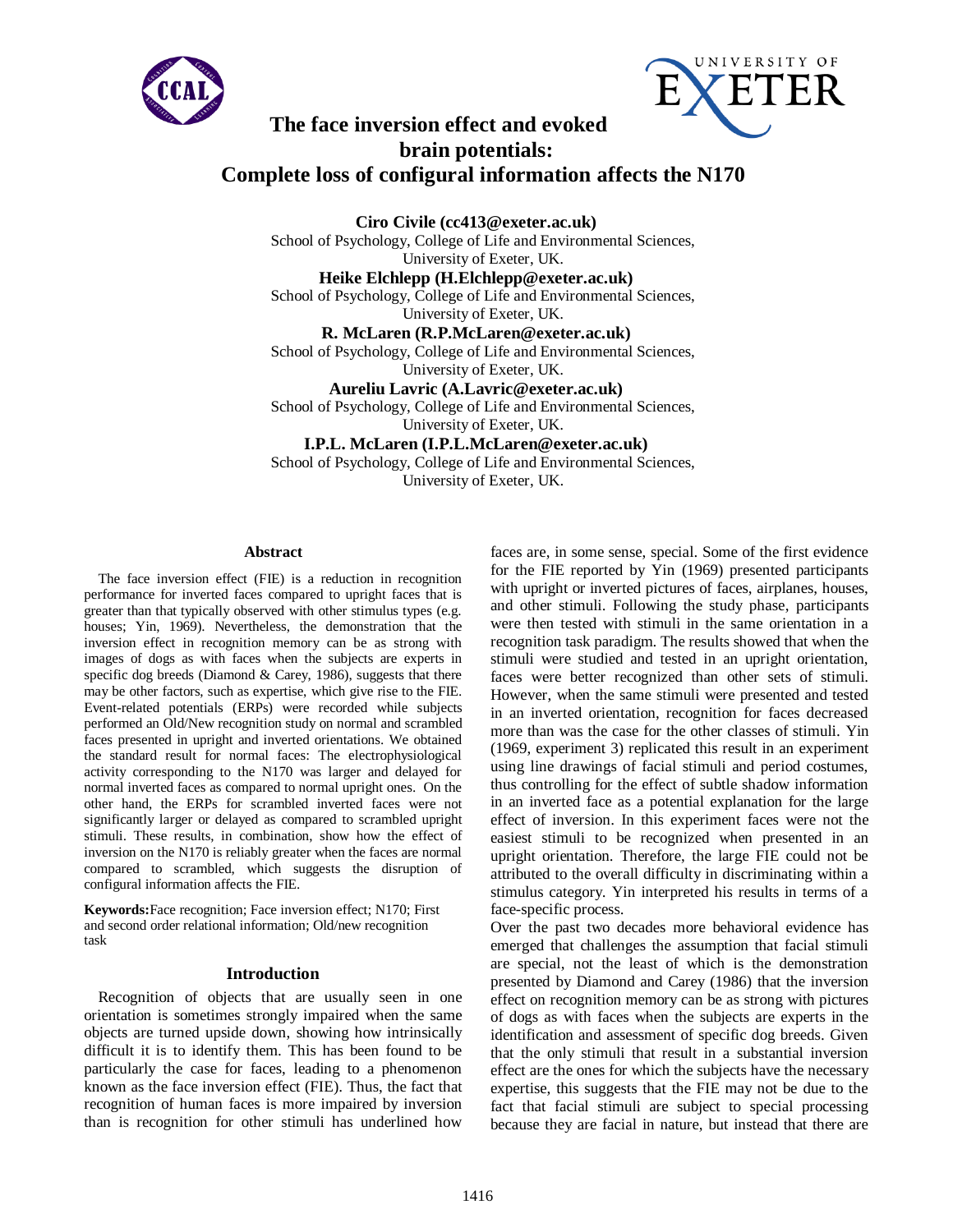other factors, such as expertise, which give rise to this effect. They distinguished between three types of information that can be used in recognition: isolated features, first-order relational features and second-order relational features. Isolated or local features are the independent constituent elements of an object. First-order information consists of spatial relations between constituent elements of an object, for example, the arrangement of the nose above the mouth. It is the first-order information that organizes a set of facial features into a face. Second-order information defines the relative size of these spatial relationships with regard to a base prototype. All faces tend to possess the same set of first-order relations, the essential manner in which faces differ from each other is captured by second-order relational information. These two kinds of relational information are both examples of configural information. Diamond and Carey suggested that large inversion effects will be obtained only if three conditions are met. Firstly, the members of the class of stimuli must share a configuration. Secondly, it must be possible to individuate the members of the class through second-order information. Finally, observers must have the expertise to exploit such second-order information. They proposed that the elements that distinguish faces lie on a continuum from isolated/local to second-order relational. Thus, recognition of members within the class differs from other types of recognition in its reliance on second-order relational features and in requiring expertise to use these features.

Searcy and Bartlett (1996) and Leder and Bruce (1998) have provided very clear evidence on the effect of disrupting configural information by inversion. In one of their experiments, Searcy and Bartlett (1996) made faces grotesque by either changing local elements, such as blackening teeth, blurring the pupils, or by changing the facial configuration. When shown in an inverted orientation, faces that were distorted through configural changes seemed to be more similar to the normal version, while the "locally distorted face" still looked grotesque. Thus, configural changes did not survive the inversion process as well as local ones. In another experiment, Leder and Bruce (1998) distorted faces so as to be more distinctive, either changing local features by giving them darker lips, bushier eye brows, etc. or by changing configural information to give a shorter mouth to nose spatial relation, etc. Distinctiveness impressions caused by distorted configural information disappeared when faces were presented in an inverted orientation compared to both upright faces and faces distorted in their local aspects. These results all provide evidence for the powerful effect that relational information has in the processing of upright faces relative to inverted faces. But there is still a question as to what precisely is the difficulty caused by any disruption of configural information consequent on inversion. The suggestion from some theories of perceptual learning (e.g. McLaren, 1997) is that expertise for faces can act directly on configural information, and confers the ability to make better use of it by effectively reducing the salience of first order relational

information (which is also configural but shared by most faces), leaving second order relational information relatively salient which aids discrimination. Thus, once configural information in upright faces has been disrupted (or at least our ability to make use of it), the benefits conferred by our expertise with those faces would tend to decrease, making them less easy to discriminate from one another. This explanation for the effect of expertise in face processing has some empirical support. The key finding is that it has been shown that experience with exemplars of a category that can be represented by a prototype (and have second order relational structure as a result of their variation about that prototype) leads to an increased ability to discriminate between members of that category. This improvement is lost when the stimuli are presented in an inverted orientation (McLaren, 1997). Recently, Civile *et al*., (2011) provided some evidence that disrupting second order relational information by inverting (rotating by  $180<sup>0</sup>$ ) the eyes and the mouth, producing Thatcherised faces, whilst leaving other types of information (first order and local) intact reduces, even if it does not entirely eliminate, the FIE. However, in that same study they proposed that the FIE was still present for Thatcherised baseline stimuli (but significantly smaller than for normal faces) because Thatcherised faces still had some second-order information which had not been disrupted by the manipulation. Thus, in a second experiment they created a set of faces with all the second-order information disrupted. To do this they scrambled the faces by shuffling at random each of the features within a face. The effect of this was, in part, the expected one in that any inversion effect for the scrambled faces disappeared. The new finding was that performance for scrambled faces, whether in an upright or inverted orientation, was now below not only that for upright normal faces but also below that obtained for inverted normal faces. A possible explanation for this finding was that using scrambled faces may have affected both first and second order relational structure. In particular, when the ears were moved inside the face and replaced with other features, the typical shape of every face was changed to the point where it was no longer easily recognizable as a face.

In this present study, we aimed to replicate behaviorally those results obtained by Civile *et al*., (2011), but this time we used a slightly different design. Participants were presented with two old/new recognition tasks, one including male faces and another female faces. All together the sample of faces seen in this experiment was more than double that used in the Civile *et al*., (2011) study. This was done so that we could measure event-related potentials (ERPs) recording subjects' neural activity while performing the tasks. There have been previous ERPs studies that have compared the presentation of normal upright faces and normal inverted faces. Rossion *et al*., (1999) recorded neural activity in a delayed-matching task. A larger amplitude and delayed activity on the N170 was found for inverted faces compared to upright faces suggesting that inversion may slow down and increase difficulty in face processing.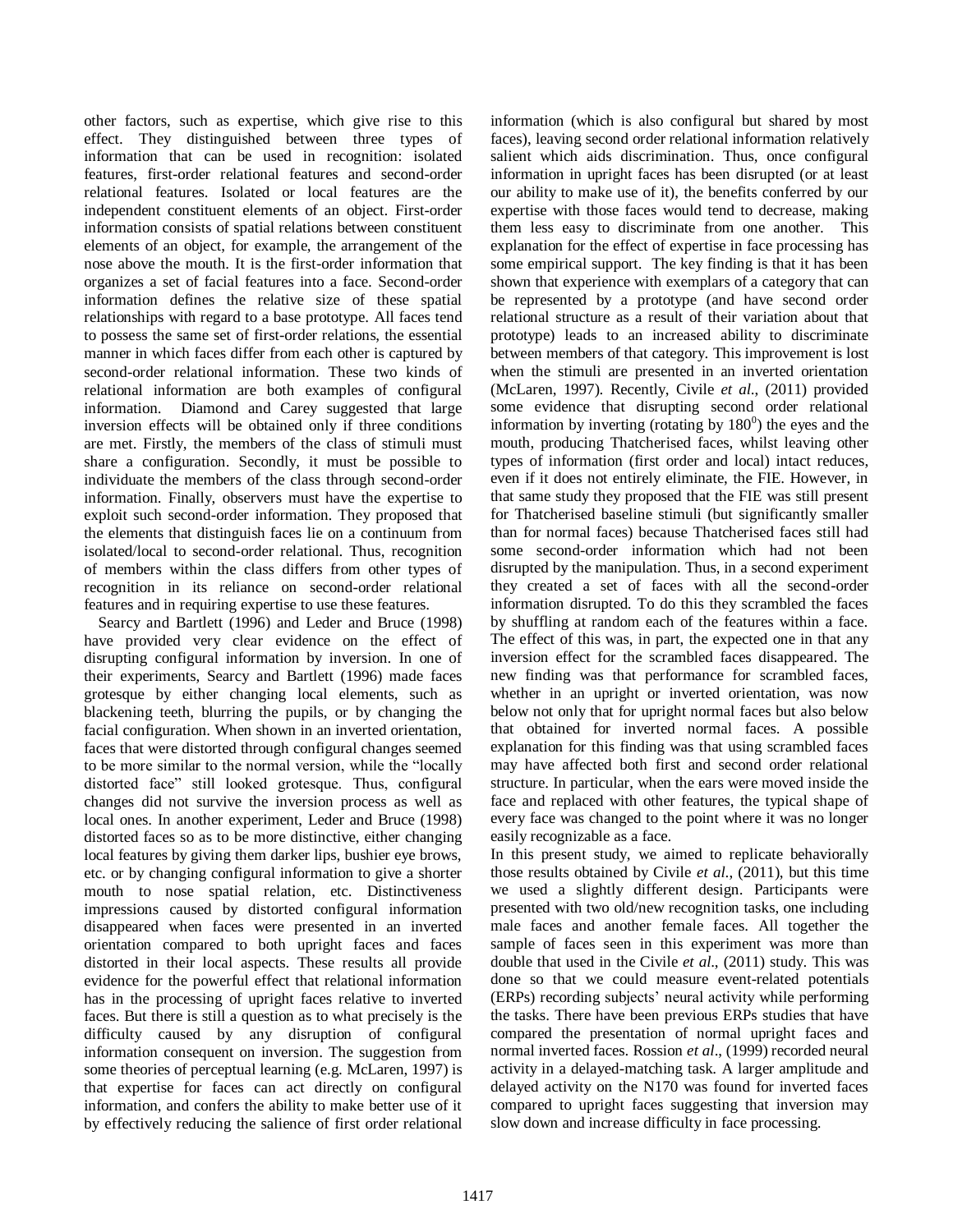Following the ERP literature on the N170 (de Haan *et al*., 2002; Eimer, 2000; Tanaka & Curran, 2001;Rossion *et al*., 2002) we predicted a larger inversion effect on the N170 for normal faces compared to scrambled faces which suffer from disrupted configural information. We expected to obtain significantly larger and delayed N170 amplitudes for normal inverted faces compared to normal upright faces. This follows from the assumption that inversion effects the expertise needed to exploit configural information, and that the N170 depends on the ability to make use of this information. Thus, this difference is expected to be significantly larger than the one between the amplitudes for scrambled upright and inverted faces as the influence of expertise here will be minimal. We also looked for neural activity correlates to the disadvantage that scrambled faces have compared to normal inverted faces.

## **Materials**

The study used 320 images in total, half female and half male. These were photographs of faces of former students at the University of Cambridge. The faces were standardized in grey scale format using Adobe Photoshop. A program called Gimp 2.6 was used to manipulate the 320 stimuli. Any given face stimulus was prepared in four different versions i.e. normal upright, normal inverted, scrambled upright and scrambled inverted which were used in a counterbalanced fashion across participants so that each face was equally often used in each condition of the experiment.Six facial features were used for scrambling i.e. the mouth, nose, two ears and the two eyes (including eyebrows). Scrambling was done by selecting at random one feature of the face and moving it to the forehead (chosen because this is the widest space inside the face and so can accommodate any feature). Following this, a second feature was selected and moved to the space left empty by the first feature, and so on until all the six facial features had been moved. Examples of the stimuli used are given in Figure 1. The experiment was run using E-prime software Version 1.1 installed on a PC computer.



**Normal Upright**

**Normal** 



**Scrambled Inverted Scrambled Upright**

**Figure 1**; Examples of stimuli used in the experiment showing the four different facial conditions. The dimensions of the stimuli were 5.63cm x 7.84cm. The stimuli were presented at a resolution of 1280 x 960. Participants sat 1m away from the screen on which the images were presented.

# **Participants**

24 undergraduates and postgraduates at the University of Exeter took part in the experiment.

## **Procedure**

The experiment consisted of an initial 'study phase' followed by an 'old/new recognition phase' using only male faces, and then another 'study phase' and 'old/new recognition phase', but this time using only female facial stimuli. After the instructions, the first part of the experiment involved participants looking at 80 male faces (presented one at a time in random order).The participants saw a fixation cross in the centre of the screen that was presented for 500 ms, followed by a black screen for 500 ms and then by a facial stimulus that was presented for 3000ms. Then the fixation cross and the black screen were repeated, and another face presented, until all stimuli had been seen. These faces will be termed the "familiar"(designated as type 1) faces for that participant because they were presented again later on in the old/new recognition task. The face types were: Normal Inverted faces (1NI); Normal Upright faces (1NU); Scrambled Inverted faces (1SI) and Scrambled Upright faces (1SU). Following the study phase, after further instructions, there was an old/new recognition task in which participants were shown (in random order) the 80 male faces they had already seen (i.e. the familiar faces) intermixed with a further 80 unseen male faces which were designated as type 2 and split into the same four face subtypes as in the study phase. During this old/new recognition task participants indicated whether or not they had seen the male face during the study phase by pressing the '.' key If they recognized the face or to press 'x' if they did not. Each face never appeared as more than one face sub-type at a time during the experiment. The facial stimuli available were divided into sets of 20giving 8 sets of stimuli, and each participant group was shown a different combination of the 160 facial stimuli split over the 8 sets as shown in Table 1. Because there were 160 male faces to consider (80 in the study phase and 80 in the recognition task), four participant breaks were incorporated. These allowed participants to rest their eyes after they had viewed 40 male faces. The second part of the experiment followed the same procedure as that used in the first part of the experiment. The only difference this time was that participants saw female faces.

| Face   | Part.            | Part.            | Part.            | Part.            | Part.            | Part.            | Part.            | Part.            |
|--------|------------------|------------------|------------------|------------------|------------------|------------------|------------------|------------------|
| Type   | Group1           | Group2           | Group3           | Group4           | Group5           | Group6           | Group7           | Group8           |
| 1(1NI) | Set1             | Set4             | Set <sub>3</sub> | Set <sub>2</sub> | Set <sub>5</sub> | Set8             | Set7             | Set <sub>6</sub> |
| 2(1NU) | Set <sub>2</sub> | Set1             | Set4             | Set <sub>3</sub> | Set <sub>6</sub> | Set <sub>5</sub> | Set <sub>8</sub> | Set7             |
| 3(1S)  | Set <sub>3</sub> | Set <sub>2</sub> | Set1             | Set <sub>4</sub> | Set7             | Set <sub>6</sub> | Set <sub>5</sub> | Set8             |
| 4(1SU) | Set4             | Set <sub>3</sub> | Set <sub>2</sub> | Set1             | Set8             | Set7             | Set <sub>6</sub> | Set <sub>5</sub> |
| 5(2NI) | Set <sub>5</sub> | Set8             | Set7             | Set <sub>6</sub> | Set1             | Set4             | Set <sub>3</sub> | Set <sub>2</sub> |
| 6(2NU) | Set <sub>6</sub> | Set <sub>5</sub> | Set8             | Set7             | Set <sub>2</sub> | Set1             | Set <sub>4</sub> | Set <sub>3</sub> |
| 7(2SI) | Set7             | Set <sub>6</sub> | Set <sub>5</sub> | Set <sub>8</sub> | Set <sub>3</sub> | Set <sub>2</sub> | Set1             | Set4             |
| 8(2SU) | Set8             | Set7             | Set <sub>6</sub> | Set <sub>5</sub> | Set4             | Set <sub>3</sub> | Set <sub>2</sub> | Set1             |

**Table.1.**Combinations of facial stimuli presented to each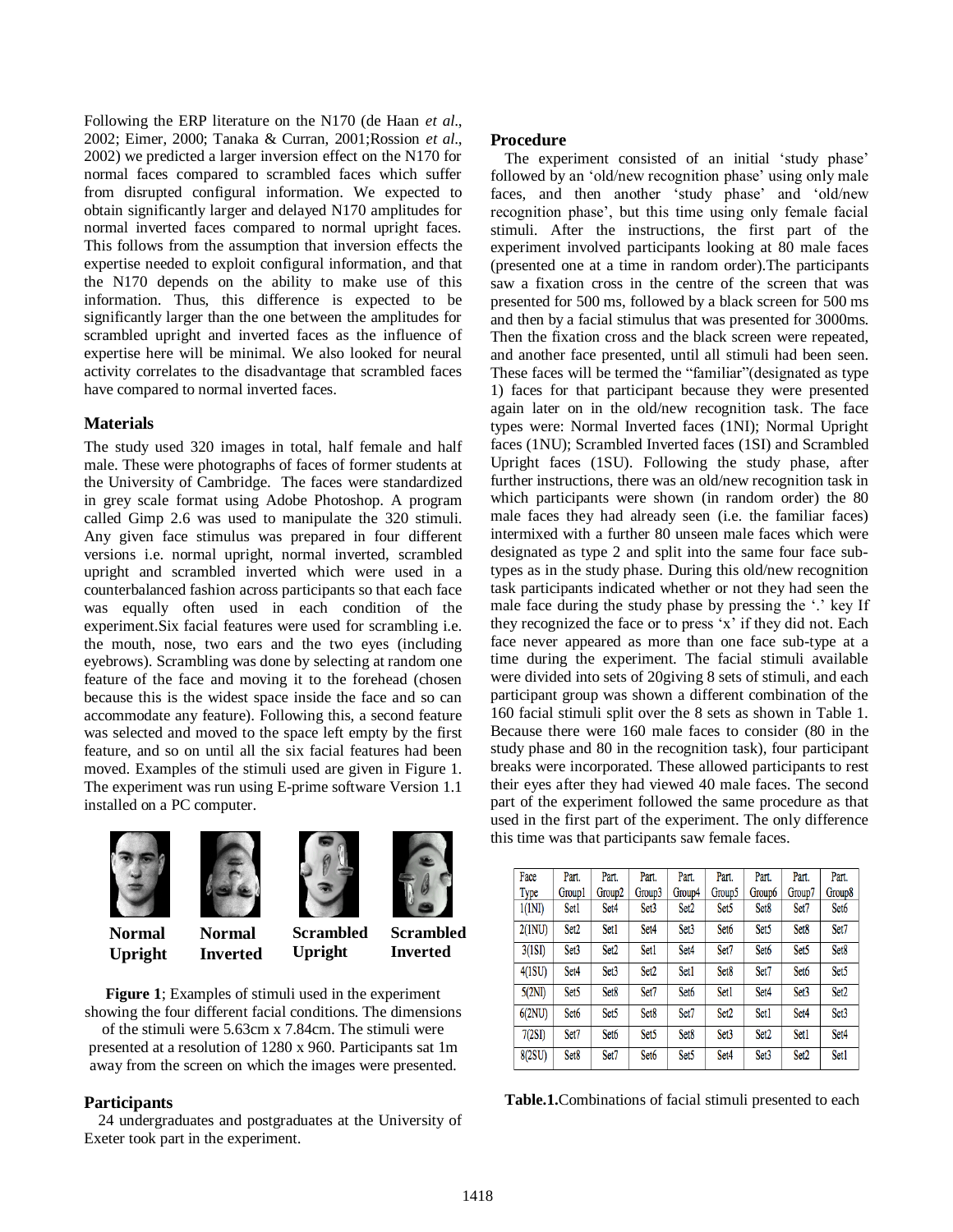participant group. The same face set combinations were used in the first and second half of the experiment for the male and female faces.

## **EEG Apparatus**

The EEG was sampled continuously during study and recognition phases at 500 Hz with a bandpass of 0.016-100 Hz, the reference at Cz and the ground at AFz using 64 Ag/AgCl active electrodes and BrainAmp amplifiers. There were 61 electrodes on the scalp in an extended 10-20 configuration and one on each earlobe. Their impedances were kept below 10 kΩ. The EEG was filtered offline with a 20 Hz low-pass filter (24 dB/oct) and re-referenced to the linked ears.

### **EEG Analysis**

Peak amplitudes of the N170 in study and recognition phases were examined for differences between the experimental conditions. To improve the estimates of N170 amplitude and latency given the relatively small number of ERP segments in each condition (leading to a low signal-tonoise ratio), N170 extraction was aided by linear decomposition of the EEG by means of Independent Component Analysis (ICA, Bell & Sejnowski, 1995). ICA was run separately for each subject using all scalp channels and the entire dataset. For analyses of the recognition phase, segments associated with incorrect responses were discarded (there were no responses in the study phase). The remaining EEG segments were averaged for every participant and experimental condition. In each subject, we identified ICA components that: (1) showed a deflection (peak) in the N170 time-range (at 150-200 ms following stimulus onset), and (2) had a scalp distribution containing an occipital-temporal negativity characteristic of N170 (the scalp distributions of components are the columns of the inverted unmixing matrix). This resulted in 1-4 ICA components corresponding to the N170 identified in most subjects (mean 2.6; SD 1) - these were back-transformed into the EEG electrode space (by multiplying the components with the inverted unmixing matrix that had the columns corresponding to other components set to zero) and submitted to statistical analysis of N170 peak amplitude and latency.

#### **Results**

#### *Behavioral Results*

The data from all 24 participants contributed to the signal detection *d'* analysis. Responses for male and female faces were collapsed and transformed into *d'* measures. A significant interaction was found between face type and orientation,  $F(1,23) = 20.77$ ,  $p<0.01$ . Figure 2 shows the results for the mean *d'* obtained for each face type. A planned comparison was used to examine whether or not there was a significant inversion effect for normal facial stimuli. This gave a highly significant advantage F(1,23)  $=34.37$ ,  $p<.001$ , for normal upright faces vs. normal inverted faces, and another planned comparison revealed no significant effect of inversion for scrambled upright vs. scrambled inverted faces,  $F(1,23) = 0.026$ , p=ns. The effect of face type on the recognition of upright faces was also analyzed. Normal upright faces were recognized significantly better than scrambled upright faces F(1,23)  $=$  56.75, p<.001, but there was no significant difference in the recognition of normal inverted faces and scrambled inverted faces. Finally, scrambled upright were recognized significantly above chance,  $F(1,23) = 19.63$ , p<.01, as were scrambled inverted faces,  $F(1,23) = 28.04$ , p<.01.



**Stimulus' conditions** 

**Figure 2;** Behavioral results from old/new recognition task. The X-axis shows the four different stimulus' conditions, whereas the Y-axis shows the *d'* means for each of the four facial conditions.

#### *N170 analysis*

N170 latency and amplitude analyses were run in electrode PO8 which was the electrode showing most of the activity during our experiment. We attempted to run the same analyses on the N170 data as on the *d'* behavioral data considered earlier to facilitate comparison.

#### *Study phase (see Figure 3)*

*Latency analysis*: The Face Type by Orientation interaction was significant, i.e. the effect of face inversion on N170 latencies was reliably larger when faces were Normal compared to Scrambled,  $F(1,23) = 7.79$ ,  $p < .05$ . In particular, the face inversion effect was highly reliable for Normal faces,  $F(1,23) = 24.54$ ,  $p < .001$ , with N170 latencies peaking 10 ms earlier for upright faces (at 175 ms) compared to inverted faces (186 ms). For scrambled faces, peaks for inverted faces were delayed compared to upright faces by less than 1 ms failing to reach significance,  $F(1,23)$  $=0.18$ , p=ns. Latencies of upright faces peaked earlier (by 5) ms) when faces were Normal compared to Scrambled. This difference was reliable,  $F(1,23) = 5.36$ , p <.05.

*Peak amplitude analysis*: The difference in peak amplitudes between upright and inverted faces was larger when faces were Normal  $(-0.61\mu V)$  than when they were Scrambled  $(0.18\mu V)$ , but this was only marginally reliable,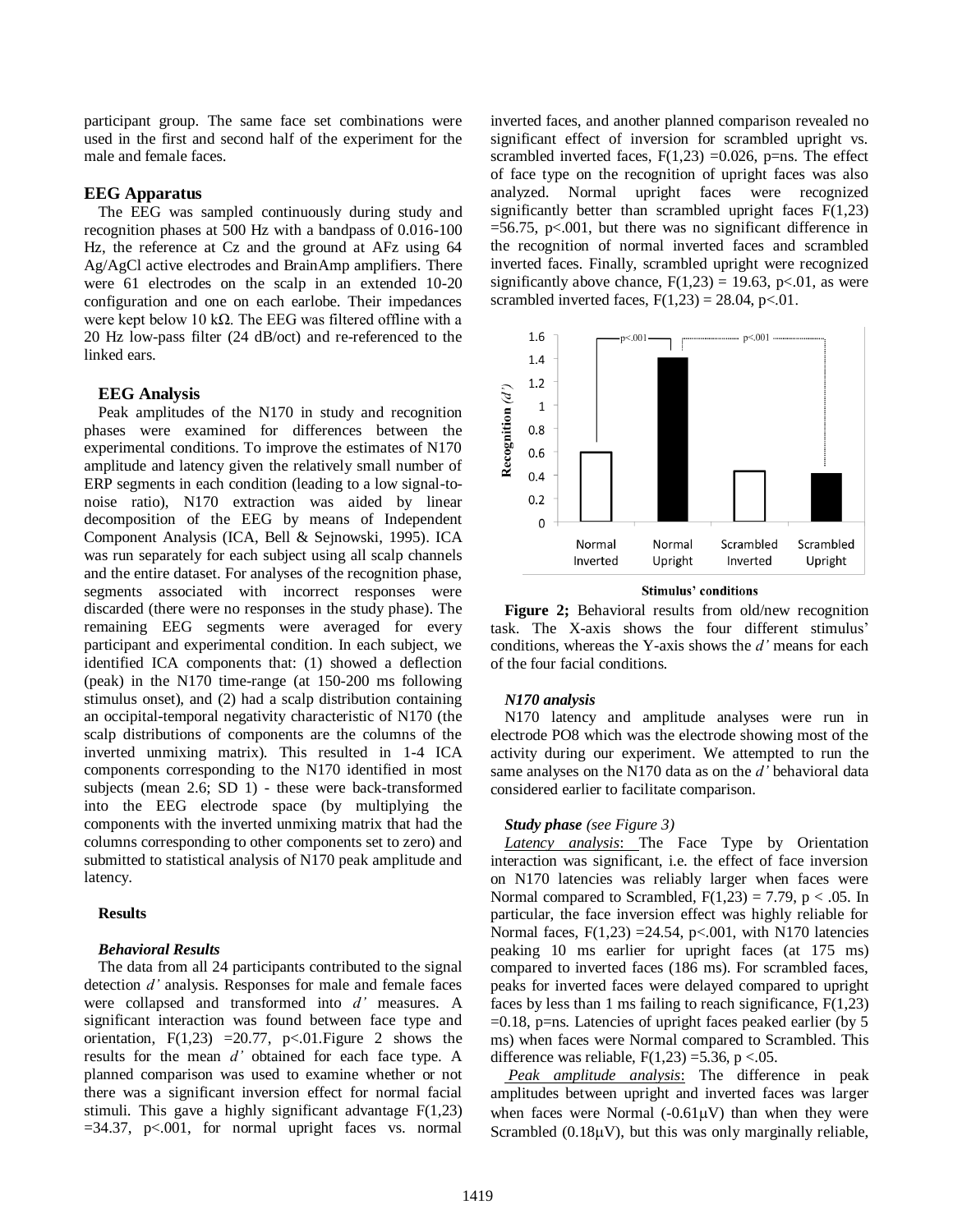F(1,23) =3.13, p $\lt$ .1. The effect of inversion neared significance for Normal faces,  $F(1,23) = 3.28$ , p<.1, with more negative amplitudes for inverted  $(-1.56\mu V)$  compared to upright  $(-0.94 \mu V)$  faces. For scrambled faces, the inversion effect did not approach significance  $F(1,23) = .075$ p=ns. The effect of Face Type was not reliable for upright faces,  $F(1,23) = 0.30$ , p=ns. Amplitudes for inverted faces were significantly larger when the faces were Normal compared to Scrambled (-0.711  $\mu$ V) F(1,23) =4.23, p<.05.

### *Old/new recognition task (see Figure 4)*

*Latency analysis*: A significant Orientation by Face Type interaction was found  $F(1,23) = 6.45$ , p<.025*.* A significant inversion effect was observed for normal faces F(1,23)  $=$  37.34, p<.001, with N170 latencies peaking 9 ms earlier for upright faces (at 167 ms) compared to inverted faces (178 ms). A trend towards significance was found for the inversion effect related to scrambled faces  $F(1,23) = 2.51$ , p=.13with N170 latencies peaking at nearly 4 ms earlier for upright Scrambled faces ( at 176.3 ms) compared to inverted (179.90 ms). A final comparison revealed a significant effect for upright normal stimuli compared to scrambled upright stimuli  $F(1,23) = 9.06$ , p<.01.

*Peak amplitude analysis*: No reliable Orientation by Face Type interaction was found. Means show a near significant inversion effect for Normal faces, with more negative amplitudes for inverted  $(-1.815\mu V)$  vs. upright  $(-1.200\mu V)$ ,  $F(1,23) = 3.67$ , p=.06. No reliable difference was found for scrambled faces amplitudes  $F(1,23) = 0.79$ , p=ns. No significant effect was found for upright normal stimuli compared to upright scrambled ones,  $F(1,23) = 1.03$ , p=ns. However a significant effect was found for normal inverted faces compared to scrambled inverted  $(-1.216 \mu V)$ , F $(1,23)$  $= 5.91$ , p $< .05$ .



**Figure.3**. The X-axis shows the elapsed time after a stimulus was presented, whereas the Y-axis shows the amplitudes  $(\mu V)$  of the electrophysiological reactions in the study phase of the experiment. The insert in this figure is the ERP time-locked to the N170 peak, as identified in individual subjects. The time-scale of the inserts is stretched relative to the main stimulus-locked ERP, the amplitude scale is the same in the insert as in the main figure.



**Figure.4**.The X-axis shows the elapsed time after a stimulus was presented. The Y-axis shows the amplitudes  $(\mu V)$  of the electrophysiological reactions in the old/new recognition phase of the experiment. The insert in this figure is the ERP time-locked to the N170 peak, as identified in individual subjects during the old/new recognition task.

#### **Discussion**

On the behavioral side, and in agreement with the literature, we have obtained a strong inversion effect for normal faces. This has been eliminated entirely with scrambled faces. We have clear evidence here that configural information does indeed play an important role in driving the inversion effect for faces. Analyses on both the amplitude and latency of the N170 indicate a numerically larger inversion effect for normal faces than for scrambled faces. Running the same planned comparisons on the ERP data as for the behavioral data produces a very similar pattern of results, i.e. a strong inversion effect for the normal faces, and no inversion effect for scrambled faces, and a difference in N170 latencies between the upright normal and scrambled faces. The new finding here is that the scrambled stimuli (both upright and inverted) elicit a very similar N170 to one elicited by normal upright stimuli.

## **General Discussion**

From the behavioral results of this study we have confirmed we can obtain a significant inversion effect with normal faces that can be eliminated entirely by disrupting both sources of configural information in the scrambled faces. This is consistent with our hypothesis that participants when presented with scrambled faces in an upright orientation would have no applicable expertise for those upright faces. Thus, when the same scrambled faces are presented in an inverted orientation, participants would not suffer any loss of expertise, as there was none to start with. Hence, we do not observe any inversion effect with scrambled faces. This supports the idea that the inversion effect observed with normal faces can at least in part be